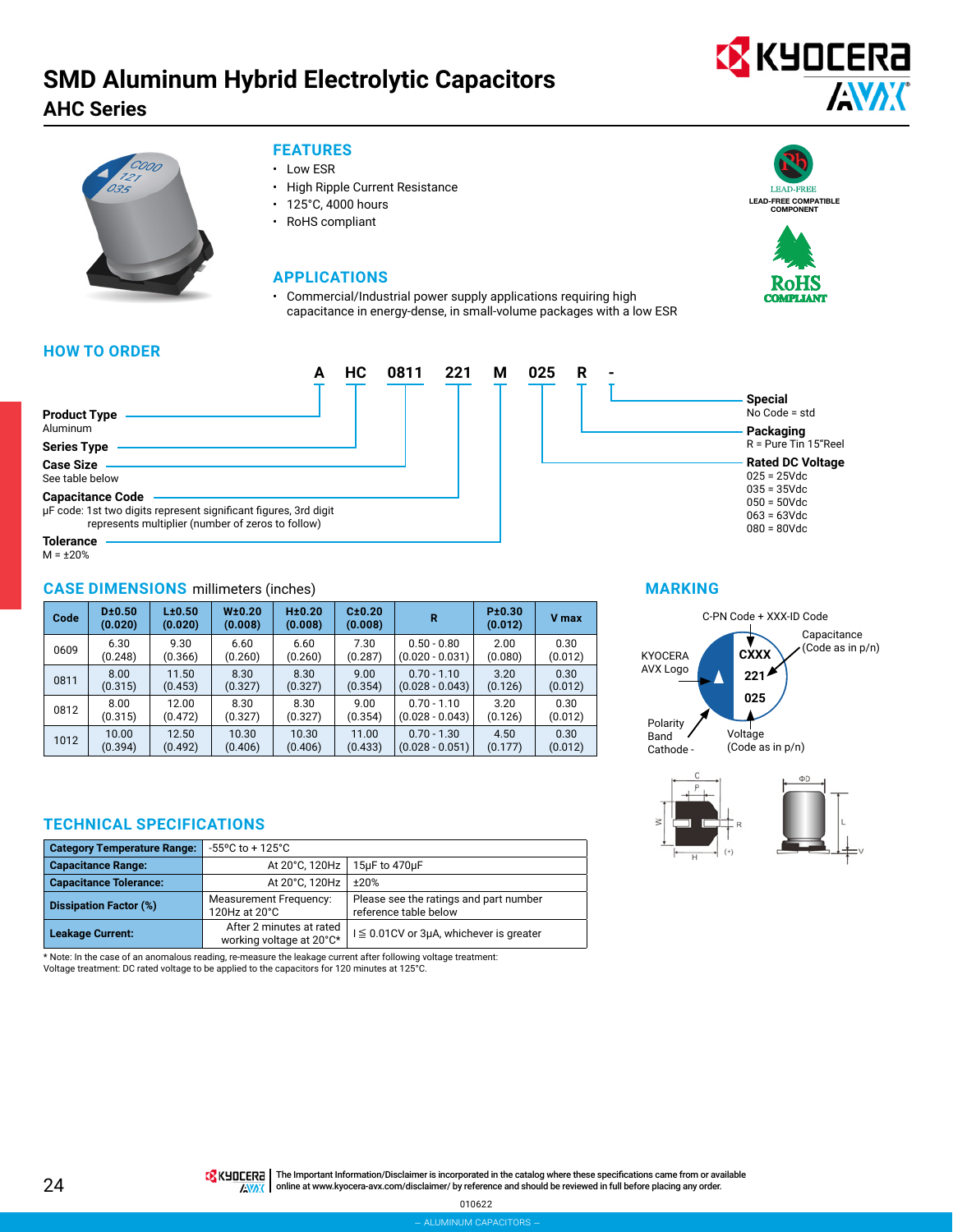# **SMD Aluminum Hybrid Electrolytic Capacitors AHC Series**



#### **CAPACITANCE AND RATED VOLTAGE RANGE (FIGURES DENOTES CASE SIZE)**

| Capacitance |      | Rated Voltage DC (V <sub>R</sub> ) |      |      |      |            |  |  |  |
|-------------|------|------------------------------------|------|------|------|------------|--|--|--|
| μF          | Code | <b>25V</b>                         | 35V  | 50V  | 63V  | <b>80V</b> |  |  |  |
| 15          | 150  |                                    |      |      | 0609 |            |  |  |  |
| 22          | 220  |                                    |      | 0609 | 0609 |            |  |  |  |
| 33          | 330  |                                    |      | 0609 |      |            |  |  |  |
| 47          | 470  |                                    | 0609 | 0811 |      | 0812       |  |  |  |
| 68          | 680  |                                    | 0609 |      |      |            |  |  |  |
| 100         | 101  | 0609                               |      |      |      |            |  |  |  |
| 220         | 221  | 0811                               | 1012 |      |      |            |  |  |  |
| 470         | 471  | 1010,1012                          |      |      |      |            |  |  |  |

Released ratings

#### **RATINGS & PART NUMBER REFERENCE**

| Part No.        | Case<br><b>Size</b> | <b>Capacitance</b><br>$(\mu F)$ | <b>Rated Voltage (V)</b> | <b>DCL Max.</b><br>$(\mu A)$ | DF Max.<br>$(\%)$ | <b>ESR Max.</b><br>@100kHz<br>(m <sub>0</sub> ) | 100kHz RMS<br><b>Current</b><br>$(mA)/125^{\circ}C$ |  |  |
|-----------------|---------------------|---------------------------------|--------------------------|------------------------------|-------------------|-------------------------------------------------|-----------------------------------------------------|--|--|
| 25 Volt         |                     |                                 |                          |                              |                   |                                                 |                                                     |  |  |
| AHC0609101M025R | 0609                | 100                             | 25                       | 25                           | 12                | 30                                              | 1400                                                |  |  |
| AHC0811221M025R | 0811                | 220                             | 25                       | 55                           | 12                | 27                                              | 1600                                                |  |  |
| AHC1010471M025R | 1010                | 470                             | 25                       | 117.5                        | 12                | 20                                              | 2000                                                |  |  |
| AHC1012471M025R | 1012                | 470                             | 25                       | 117.5                        | 12                | 25                                              | 2300                                                |  |  |
|                 |                     |                                 | 35 Volt                  |                              |                   |                                                 |                                                     |  |  |
| AHC0609470M035R | 0609                | 47                              | 35                       | 16.5                         | 12                | 60                                              | 900                                                 |  |  |
| AHC0609680M035R | 0609                | 68                              | 35                       | 23.8                         | 12                | 40                                              | 1200                                                |  |  |
| AHC1012221M035R | 1012                | 220                             | 35                       | 77                           | 12                | 30                                              | 1800                                                |  |  |
|                 |                     |                                 | 50 Volt                  |                              |                   |                                                 |                                                     |  |  |
| AHC0609220M050R | 0609                | 22                              | 50                       | 11                           | 12                | 90                                              | 900                                                 |  |  |
| AHC0609330M050R | 0609                | 33                              | 50                       | 16.5                         | 12                | 40                                              | 1100                                                |  |  |
| AHC0811470M050R | 0811                | 47                              | 50                       | 23.5                         | 12                | 35                                              | 1100                                                |  |  |
|                 |                     |                                 | 63 Volt                  |                              |                   |                                                 |                                                     |  |  |
| AHC0609150M063R | 0609                | 15                              | 63                       | 9.5                          | 12                | 100                                             | 800                                                 |  |  |
| AHC0609220M063R | 0609                | 22                              | 63                       | 13.9                         | 12                | 80                                              | 800                                                 |  |  |
|                 | 80 Volt             |                                 |                          |                              |                   |                                                 |                                                     |  |  |
| AHC0812470M080R | 0812                | 47                              | 80                       | 37.6                         | 12                | 40                                              | 1000                                                |  |  |

All technical data relates to an ambient temperature of +25C. Capacitance and DF are measured at 120Hz, 0.5RMS with DC bias of 2.2 volts. DCL is measured at rated voltage after 5 minutes.

#### **FREQUENCY COEFFICIENT OF PERMISSIBLE RIPPLE CURRENT**

| <b>Frequency</b>   | 120Hz $\leq$ F(Hz) < 1K | $1K \leq F(Hz) < 10K$ | $10K \leq F(Hz) < 100K$ | 100K(Hz) $\leq$ F |
|--------------------|-------------------------|-----------------------|-------------------------|-------------------|
| <b>Coefficient</b> | ა.05                    | 0.30                  | 0.70                    | 1.00              |

#### **QUALIFICATION TABLE**

| <b>Test</b>                          | AHC series (Temperature range -55°C to +125°C)                                                                                  |                           |                                            |  |  |  |  |
|--------------------------------------|---------------------------------------------------------------------------------------------------------------------------------|---------------------------|--------------------------------------------|--|--|--|--|
|                                      | <b>Condition</b>                                                                                                                | <b>Characteristics</b>    |                                            |  |  |  |  |
|                                      | The following specifications shall be satisfied when the                                                                        | <b>Visual Examination</b> | no visible damage                          |  |  |  |  |
|                                      | capacitors are restored to normal temperature after storing                                                                     | $\Delta C/C$              | $\leq$ ±30% of the initial limit           |  |  |  |  |
| <b>Endurance</b>                     | them for 2000 hours under no-load at 125±2°C.<br>The rated voltage with ripple current is applied for<br>4000 hours at 125°C.   | DF                        | $\leq$ 200% of the initial specified limit |  |  |  |  |
|                                      |                                                                                                                                 | <b>ESR</b>                | $\leq$ 200% of the initial specified limit |  |  |  |  |
|                                      |                                                                                                                                 | DCL                       | $\leq$ Initial specified limit or less     |  |  |  |  |
|                                      |                                                                                                                                 | <b>Visual Examination</b> | $\leq$ no visible damage                   |  |  |  |  |
| <b>Humidity</b>                      |                                                                                                                                 | $\Delta C/C$              | $\leq$ ±30% of the initial limit           |  |  |  |  |
| <b>Resistance</b><br>$(On$ -Load $)$ | The following specifications shall be satisfied when the rated<br>voltage is applied for 2000 hours at 85±2°C and 85 to 90% RH. | DF                        | $\leq$ 200% of the initial specified limit |  |  |  |  |
|                                      |                                                                                                                                 | <b>ESR</b>                | $\leq$ 200% of the initial specified limit |  |  |  |  |
|                                      |                                                                                                                                 | <b>DCL</b>                | $\leq$ Initial specified limit or less     |  |  |  |  |

THE IMPO THE Important Information/Disclaimer is incorporated in the catalog where these specifications came from or available AVAX online at [www.kyocera-avx.com/disclaimer/](http://www.kyocera-avx.com/disclaimer/) by reference and should be reviewed in full before placing any order.